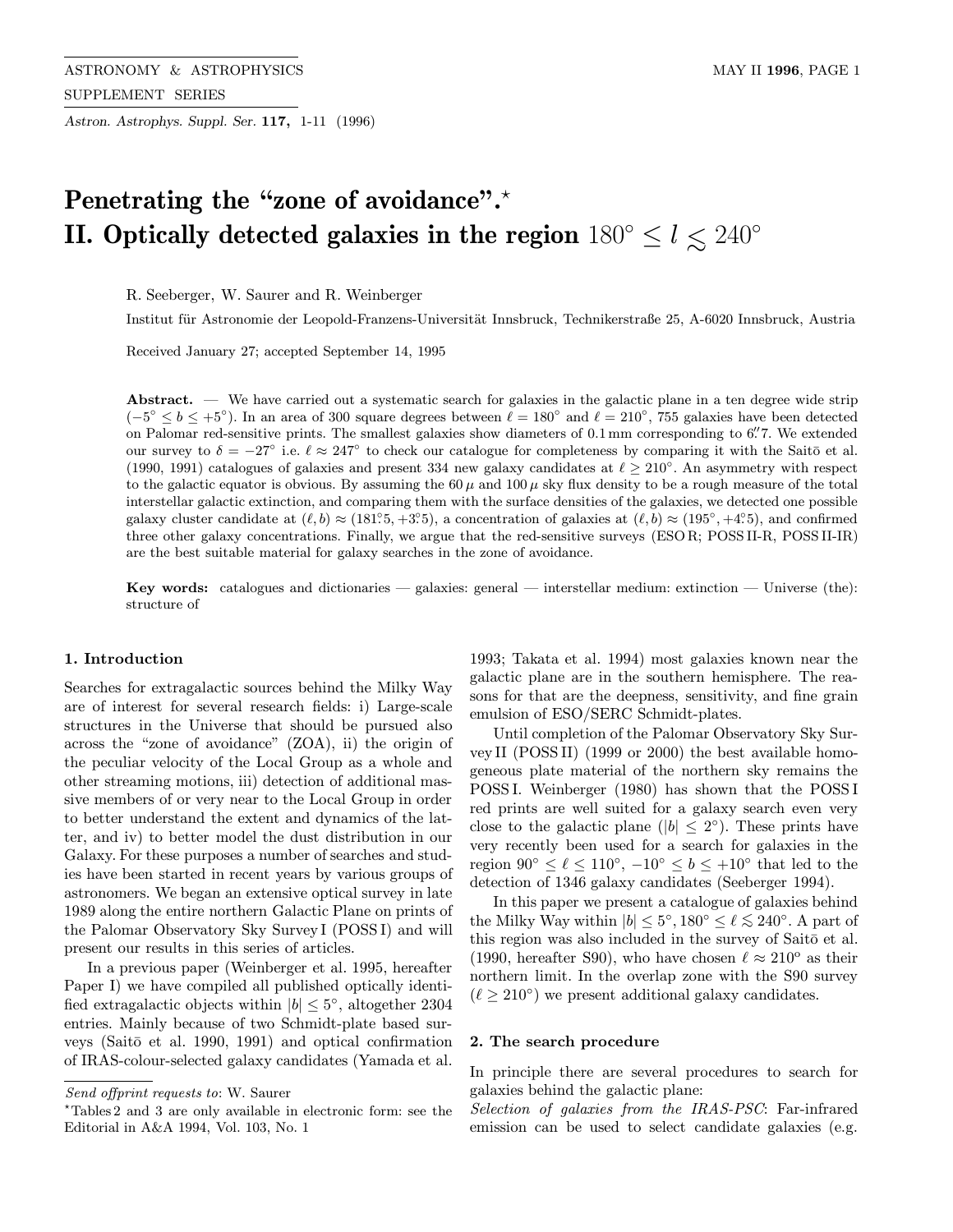Table 1. The Palomar prints used for this survey

| No.  | $\delta(1950)$ | $\alpha(1950)$                 | seeing | No.  | $\delta(1950)$ | $\alpha(1950)$           | seeing $($ " |
|------|----------------|--------------------------------|--------|------|----------------|--------------------------|--------------|
| 411  | $+30^{\circ}$  | 06h 04m $3(3)$                 |        | 1346 | $00^{\circ}$   | 06h $48m \quad 1-2(1-2)$ |              |
| 1459 | $+30^{\circ}$  | 05h 38m $2(2)$                 |        | 1483 | $00^{\circ}$   | 06h 24m $2(2)$           |              |
| 23   | $+24^{\circ}$  | 06h 30m $2(2)$                 |        | 1495 | $-06^{\circ}$  | 07h $36m$ 2-3(2-3)       |              |
| 1278 | $+24^{\circ}$  | 06h 04m $3(3)$                 |        | 1488 | $-06^{\circ}$  | 07h $12m$ 2-3(2-3)       |              |
| 416  |                | $+24^{\circ}$ 05h 38m 2(2)     |        | 653  | $-06^{\circ}$  | 06h 48m $2(2)$           |              |
| 454  | $+24^{\circ}$  | 05h 12m $2(1-2)$               |        | 943  | $-06^{\circ}$  | 06h 24m $3-4(3)$         |              |
| 1470 |                | $+18^{\circ}$ 06h 24m 1-2(1-2) |        | 1521 | $-12^{\circ}$  | 07h 36m $4(3)$           |              |
| 1494 | $+18^{\circ}$  | 06h 00m $2-3(2)$               |        | 1619 | $-12^{\circ}$  | 07h $12m \; 3(3)$        |              |
| 427  | $+18^{\circ}$  | 05h 36m $2(2)$                 |        | 436  | $-12^{\circ}$  | 06h $48m \; 3(2)$        |              |
| 428  | $+12^{\circ}$  | 06h $48m \ 2-3(1-2)$           |        | 1010 | $-18^{\circ}$  | 08h 00m $2(2)$           |              |
| 445  | $+12^{\circ}$  | 06h 24m $1(1)$                 |        | 683  | $-18^{\circ}$  | 07h 36m $1-2(1-2)$       |              |
| 1502 | $+12^{\circ}$  | 06h 00m $1(1)$                 |        | 647  | $-18^{\circ}$  | 07h $12m \quad 1-2(1-2)$ |              |
| 929  | $+06^{\circ}$  | 06h $48m \; 2(3)$              |        | 1343 | $-18^{\circ}$  | 06h 48m $2(2)$           |              |
| 923  | $+06^{\circ}$  | 06h 24m $2(1-2)$               |        | 921  | $-24^{\circ}$  | 08h 14m $2(3)$           |              |
| 229  | $+06^{\circ}$  | 06h 00m $3(3)$                 |        | 420  | $-24^{\circ}$  | 07h $48m$ 2-3(2-3)       |              |
| 1491 | $00^{\circ}$   | 07h $12m$ $2(2)$               |        | 656  | $-24^{\circ}$  | 07h $22m \; 3(3)$        |              |

Helou 1986; Lu et al. 1990; Takata et al. 1994). This method samples irregular galaxies and spirals. However, ellipticals which harbour almost no dust will be missed. Systematical blind searches in the 21 cm line: Blind searches reveal a detection rate of only 0.5% (Kerr & Henning 1987; Henning 1992). This method is very time consuming when applied to the whole galactic plane and to a large velocity range. A survey of the whole northern galactic plane ( $v \leq 4000 \,\mathrm{km/s}$ ) was recently started (Burton & Hartmann 1994).

Automatical scanning of Schmidt-plates: This method is applied at higher galactic latitudes (e.g. Maddox et al. 1990). However, in the ZOA search algorithms for galaxies fail because of the large number of disturbing stars. Visual inspection of Schmidt-plates: This is the only

method to get a more or less complete sample concerning Hubble type, but highly obscured galaxies will be missed.

For our survey we used paper prints of the Palomar Observatory Sky Survey. Using a binocular at 16-fold magnification and illumination from below (diffuse objects are more easily recognizable this way) we surveyed 32 POSS I-E (red) prints for faint galaxies. The POSS field numbers together with the central coordinates and the seeing in red and - in parentheses - blue, are listed in Table 1.

We included all overlap zones on the prints in our survey. Because of the multiple inspection of these overlap zones a higher completeness could be expected within these areas. On the other hand, the quality of the POSS prints decreases at the outer parts.

The smallest diameters of the galaxies searched are  $0.1 \,\mathrm{mm}$  corresponding to  $6\rlap{.}''7$ . In some cases it was not straightforward to decide whether the detected objects are galaxies, other types of galactic objects or plate flaws. For this reason we checked if the objects are also visible on POSS I-O prints (blue). However, due to galactic extinction almost all galaxies are fainter and/or smaller on POSS I-O. Many of the galaxies are visible in the Infrared Survey (Hoessel et al. 1979) in spite of its lower limiting magnitude and lower quality. Those objects that have defied a secure classification are marked with a colon in our catalogue. Follow-up observations in the 21 cm line at Effelsberg (Seeberger et al. 1994) have, however, shown that approximately one third of such objects have been detected in HI, the same percentage as for a sample of galaxies without a colon.

# 3. Galaxy distribution between 180◦ and 210◦ longitude

# 3.1. The catalogue

Table 2 lists 755 galaxies, arranged with increasing galactic longitude. The galaxy designations follow the IAUrecommendation for the nomenclature of new objects: ZOAG G $\ell\ell\ell\ell\pm bb.bb$ . ZOAG means Zone Of Avoidance Galaxy. G stands for galactic coordinates.  $\ell\ell\ell\ell\ell$  and  $\pm bb.bb$  are galactic longitude and latitude, respectively.

In Col. 1 the name of the galaxy is listed. For reason of brevity the prefix ZOAG G is omitted. Galaxies with identical galactic coordinates are followed by a suffix "a" or "b" (see Paper I).

Columns 2 and 3 give the equatorial coordinates for equinox 1950.0 (Bessel), Cols. 4 and 5 for equinox 2000.0 (Julian).

Columns 6 to 8 enable to identify the galaxies on the POSS I. In Col. 6 the POSS I field number is listed. Columns 7 and 8 give the cartesian coordinates (in mm) of the galaxies with the origin of the system at the southeast corner of the fields. Both cartesian and equatorial coordinates were measured using a high resolution digitizer and a software developed at Innsbruck. A set of 7 to 10 standard stars taken from the SAO-catalogue was used to compute these coordinates. More than 100 galaxies that are visible on more than one Palomar print were measured twice in order to calculate the accuracy. The overall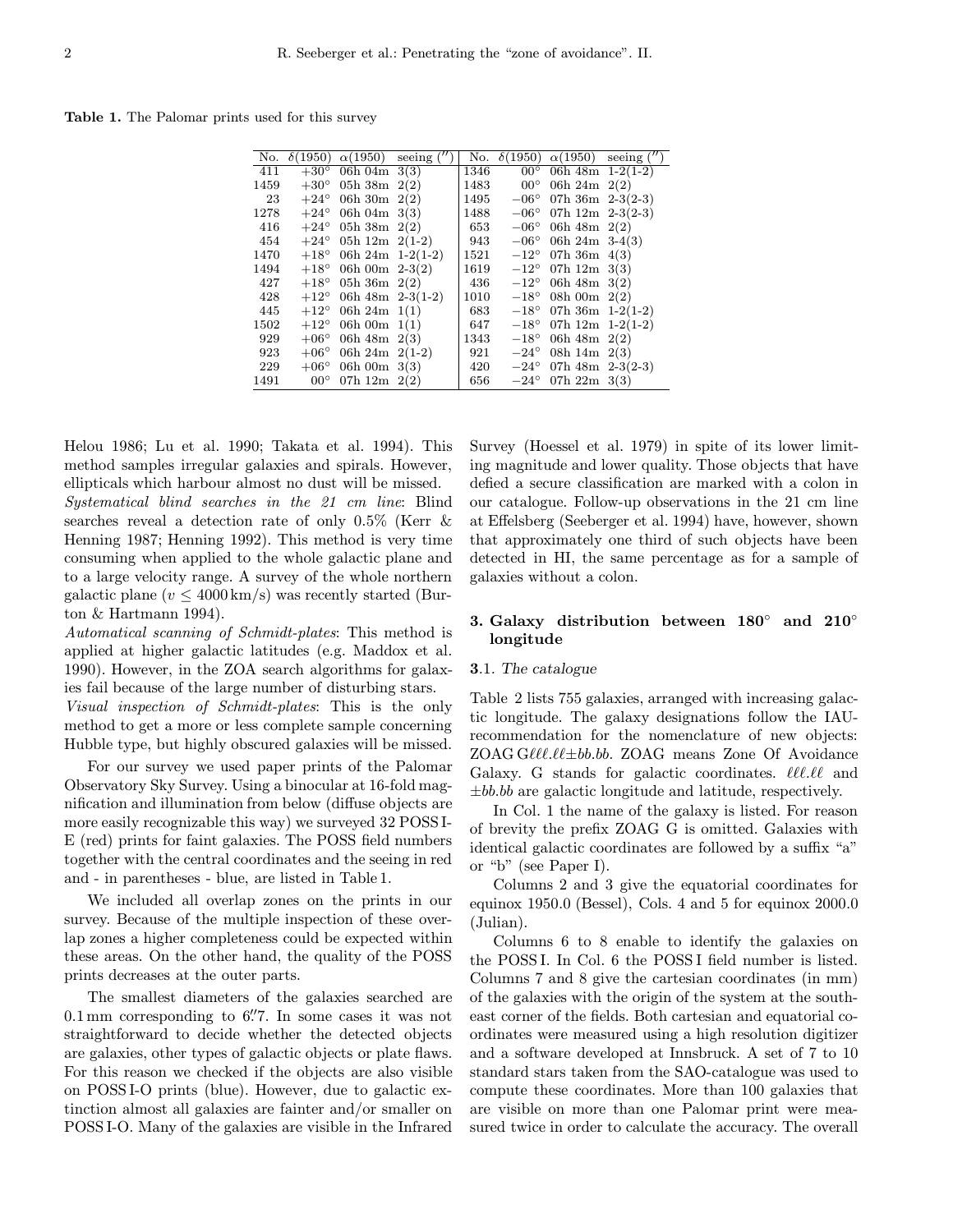



Fig. 1. a) Distribution of the new galaxies in galactic coordinates; the diameters of the open circles are proportional to the apparent size of the galaxies on POSS I-E; b) the  $60 \mu$  flux density taken from the IRAS Sky Survey Atlas. Black (white) areas correspond to low (high) flux densities. (To be seen in landscape)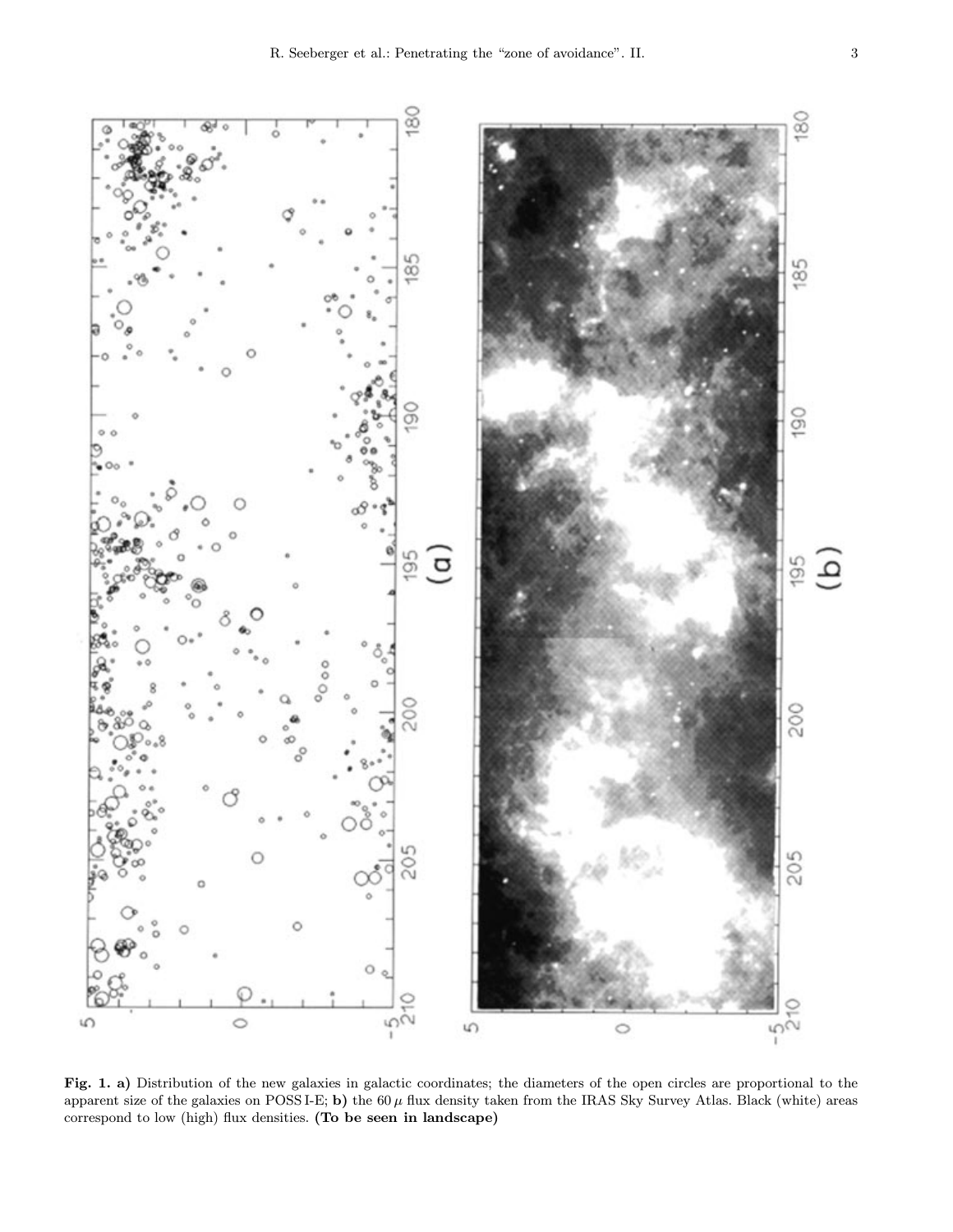accuracy turned out to be  $\pm 6$ ", whereas the resolution of the digitizer is about  $1^{\prime\prime}$ .

Columns 9 and 11 give the maximum diameters (in arcmin) measured from POSS-E (red sensitive) and POSS-O (blue sensitive), respectively. In many cases a core surrounded by a diffuse nebulosity can clearly be discerned. In Cols. 10 and 12 the core diameters measured on the red and blue prints are listed. Although a morphological classification of reddened galaxies is rather uncertain (Cameron 1990) we decided to classify in Col. 13 ( $t$ =type) spirals as S and probable spirals as S?.

In Col. 14 both usual galaxy names (in accordance with Paper I) and IRAS-PSC designations are listed. We used an optical positional uncertainty in  $\alpha$  and  $\delta$  of  $\pm 0.1$ and checked whether our optical error bars fall within the IRAS uncertainty ellipse or not. The 4 cases were we found two galaxies located inside one IRAS error ellipse are marked by asterisks to the IRAS name.

## 3.2. The distribution

When investigating the large scale structure of galaxies, mainly the effects of the patchily distributed dust, which will produce artificial over- and/or underdensities of galaxies should be taken into account. Figures 1a, b shows all detected galaxies in the region  $180^\circ \leq \ell \leq 210^\circ$  together with a grey scale map of the  $60 \mu$  flux densities taken from the IRAS Sky Survey Atlas (Wheelock et al. 1991) using the software provided by SkyView (World Wide Web).

In Fig. 1a the diameters of the open circles are proportional to the apparent size of the galaxies on POSS I-E. Galaxies with diameters of 0.'10 and 0.'15 were plotted using the smallest symbol. The next symbol size include diameters of 0.'20 and 0.'25, etc. The largest circle represents all galaxies with diameters  $\geq 0.80$ .

At least three pronounced structural elements are visible in Fig. 1a:

- A north-south asymmetry with respect to the number of galaxies. 71% of the galaxies are at positive b. This can be attributed to the downward bending of the galactic dust equator.
- A stripe almost free of galaxies between  $(\ell, b) \approx$ (196◦, −5◦) and (189◦, 5◦). Neckel & Klare (1980) found  $A_V$  values of up to  $3<sup>m</sup>$  in that region, i.e. rather high values for anticenter fields. The distribution of dark nebulae (Lynds 1968) shows numerous dark nebulae covering this stripe.
- The most marked overdensity of galaxies appears at  $(\ell, b) \approx (181.5, +3.5)$ . Within one square degree about 40 galaxies were found there.

A comparison between Figs. 1a and b shows striking parallelism. The distribution of the  $60 \mu$  flux density seems to account for the overall distribution of the galaxies. Generally, the regions with higher  $60 \mu$  emission coincide with those of lower number density of galaxies, i.e. generally higher extinction values. For that reason we consider  $A_V \propto \log(100/n)$  where *n* is the number of galaxies per square degree, as a practicable first approximation to guess the extinction.

50



Fig. 2. Histogram of the visual extinction predicted by our galaxy counts (lefthand axis) compared with a) the IRAS 60  $\mu$ flux density and b) the IRAS  $100 \mu$  flux density (righthand axis) for the region  $180^\circ \leq \ell \leq 240^\circ$ ,  $3^\circ \leq b \leq 5^\circ$ 

To study the relationship between the flux densities at  $60 \mu$  and  $100 \mu$  and the galaxy counts in more detail, Fig. 2 shows a comparison of these flux densities (corrected for zodiacal emission, see below) with the extinction predicted by the number of galaxies per area for the region  $180° \le \ell \le 240°$  and  $3° \le b \le 5°$ . The IRAS densities are represented by the grey curves (righthand axis in Fig. 2, mJy per sterad), whereas the black histogram gives predicted values for the extinction. The choice of this interval preserves statistical reliability and prevents smoothing out the data with respect to galactic latitude.

To what extent the IRAS flux densities are a measure of the total extinction within our Galaxy is under discussion nowaday. There is evidence that the  $60\,\mu$  flux densities can be regarded as a good measure for the total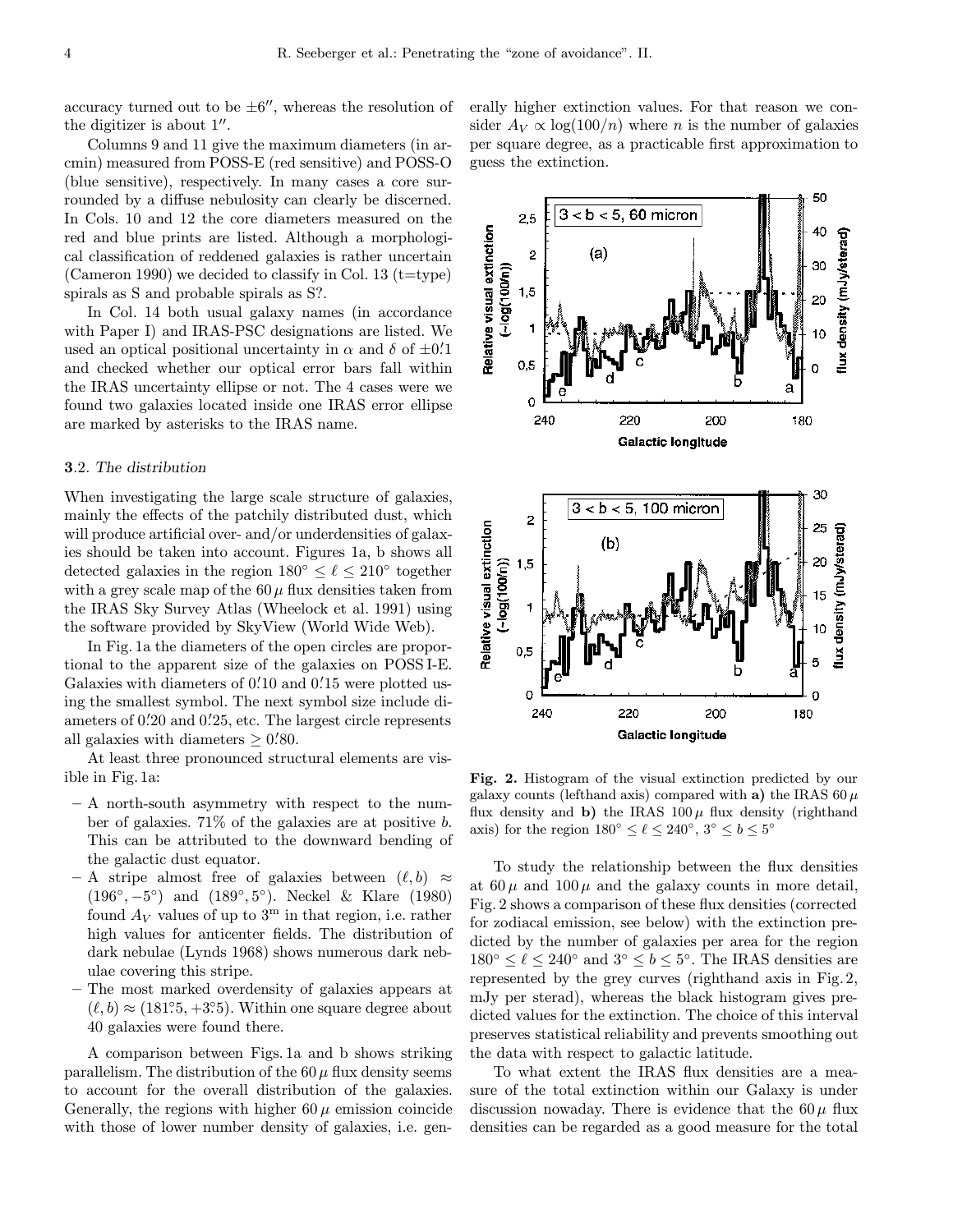extinction along the line of sight (see Bloemen et al. 1990). In addition, the integrated H I emission given by Bloemen (1983) is in good agreement with the  $60\,\mu$  emission. A relationship between the  $100\,\mu$  and the total extinction was suggested by Boulanger & Perault (1988) and Wakamatsu et al. (1994).

However, an interpretation of IRAS flux densities faces the problems of possibly significant cirrus emission and residual zodiacal emission within the ecliptic plane.

To correct the data we made an eye-estimate of the trend of the residual zodiacal emission for  $\ell \leq 205^{\circ}$  (the dashed line in Fig. 2) and subtracted the influence of the ecliptic plane. For  $\ell \geq 205^{\circ}$  the dashed line gives the mean value for the emission.

These circumstances and the fact, that no absolute calibration can be done for both the flux densities and the galaxy counts make it difficult to normalize the two curves in Fig. 2. For the visual presentation we have chosen the displayed interval on both axes such that the two curves in Fig. 2 give a reasonable fit in the region  $210^{\circ} \le \ell \le 240^{\circ}$ , where the zodiacal emission seems to be negligible.

A further inconvenience in finding the best fit is that the histogram is statistically more reliable for low values of the relative visual extinction. Hence, the (local) depressions should preferably be considered when fitting the two curves. Our choice of the axes in Fig. 2 fits two (three in  $60\,\mu$ ) of the four local depressions and four of the four local peaks in the region  $210° \le \ell \le 240°$ .

In regions where the black curve is significantly below the grey one, we predict a lower extinction because of a surplus of galaxies compared to the amount of extinction (due to the flux density) and vice versa.

In the region  $180° < \ell < 210°$  the peaks in the infrared emission (Fig. 2) are caused by clouds, reaching partly into the area with  $b \geq 3^{\circ}$ , and smaller single sources.

We can identify two marked overdensities of galaxies in Fig. 2 located at  $(\ell, b) \approx (181^{\circ}5, +3^{\circ}5)$  (a) and  $(\ell, b) \approx$  $(195\degree, +4\degree 5)$  (b) which might represent hitherto unknown galaxy cluster candidates. They are indicated both by the  $60 \mu$  and the  $100 \mu$  flux densities.

## 3.3. IRAS two-colour diagrams

Out of our sample of 755 galaxies, 8.3% (63 galaxies) have IRAS counterparts, i.e. 0.21 galaxies per square degree. This value is in good agreement with the S90 survey (0.16) as well as with other surveys performed by us in the ZOA: 0.22 (Lercher & Weinberger 1995), 0.19 (Seeberger 1995). There are 52 IRAS sources with  $f(60) > 0.6$  Jy, i.e. 0.17 IRAS galaxies per square degree. This is about 40% of the value published by Rowan-Robinson et al. (1990) who give 0.42 galaxies per square degree for the whole sky with  $|b| > 10^{\circ}$ . Strauss et al. (1992) found 0.07 galaxies per square degree with  $f(60) > 1.936$  Jy. With this flux limit we find 0.05 galaxies per square degree in our survey, i.e. 70% of the value of Strauss et al. (1992).

The two-colour distributions of these galaxies are in good agreement with published data (see, e.g., Paper I and references therein). As in Paper I, we selected only IRAS sources having a flux quality  $\geq 2$  for the three fluxes used in each diagram. As an example, Fig. 3 gives the IRAS two-colour diagram  $\log[f(60)/f(100)]$  versus  $\log[f(25)/f(60)]$ , where  $f(\lambda)$  is in Jy without colour correction.



Fig. 3. IRAS two-colour diagram  $\log[f(60)/f(100)]$  versus  $\log[f(25)/f(60)]$  for 18 galaxies of our sample

Combining the results of Paper I and this paper we get:

| $\log f(12)/f(25) = -0.34 \pm 0.29$  | $(67 \text{ galaxies})$  |
|--------------------------------------|--------------------------|
| $\log f(25)/f(60) = -0.87 \pm 0.26$  | $(103 \text{ galaxies})$ |
| $\log f(60)/f(100) = -0.31 \pm 0.15$ | $(95 \text{ galaxies})$  |

The errors given for the flux ratios are standard deviations for each of the two samples.

# 4. Galaxy distribution between 210◦ and 240◦ longitude

We have extended our galaxy search to  $\delta = -27^{\circ}$ , the declination limit of the POSS I. Therefore, about 300 square degrees have been searched for galaxies twice on a different plate material: Saitō et al. (1990) and (1991) found 1136 new galaxies in the region  $210^{\circ} \leq \ell \leq 240^{\circ}$ ,  $-5^{\circ} \leq b \leq +5^{\circ}$  (the "CGMW" catalogue) on film copies of the UK-Schmidt Southern Infrared Atlas of the Milky Way.

Figure 4a shows all galaxies found by the two independent surveys. Galaxies found by Saitō et al. (1990, 1991) are marked by squares, 334 galaxies additionally found by us are symbolized by open circles. For both symbols the size has the same meaning as in Fig. 1. Table 3 lists these additional galaxies, where the columns are the same as in Table 2. Most of them lie between  $\ell = 210°$  and  $220°$ . In subsection 5.2 we will outline that our survey is more complete in the northern part whereas the CGMW contains a significantly larger number of galaxies in the south.

Figure 4b gives the grey scale map of the IRAS  $60 \mu$ flux densities of this region.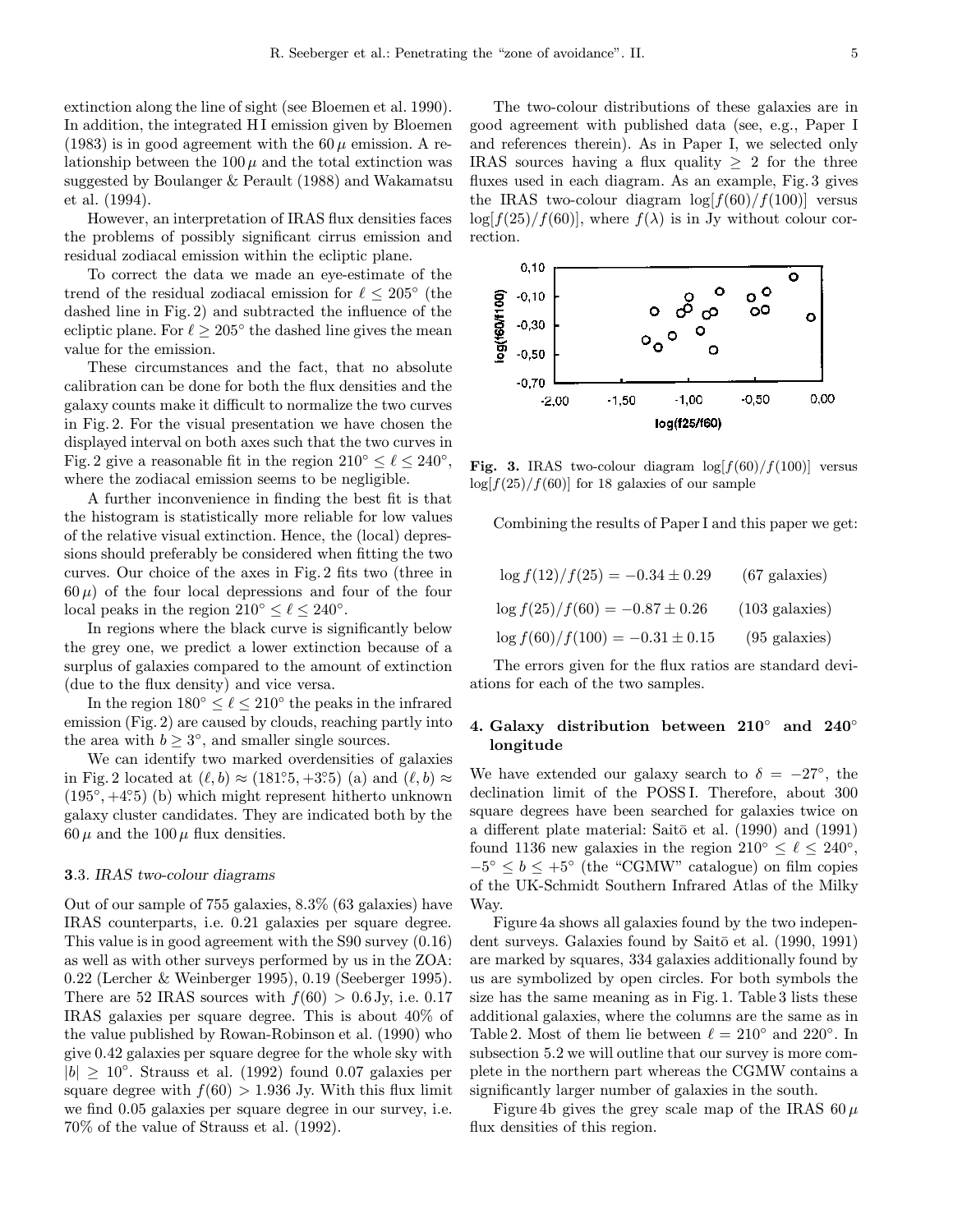

Fig. 4. a) Distribution of the newly detected additional galaxies (circles) and the CGMW-sample (squares) in galactic coordinates; b) the  $60 \mu$  flux density taken from the IRAS Sky Survey Atlas. Black (white) areas correspond to low (high) flux densities. (To be seen in landscape)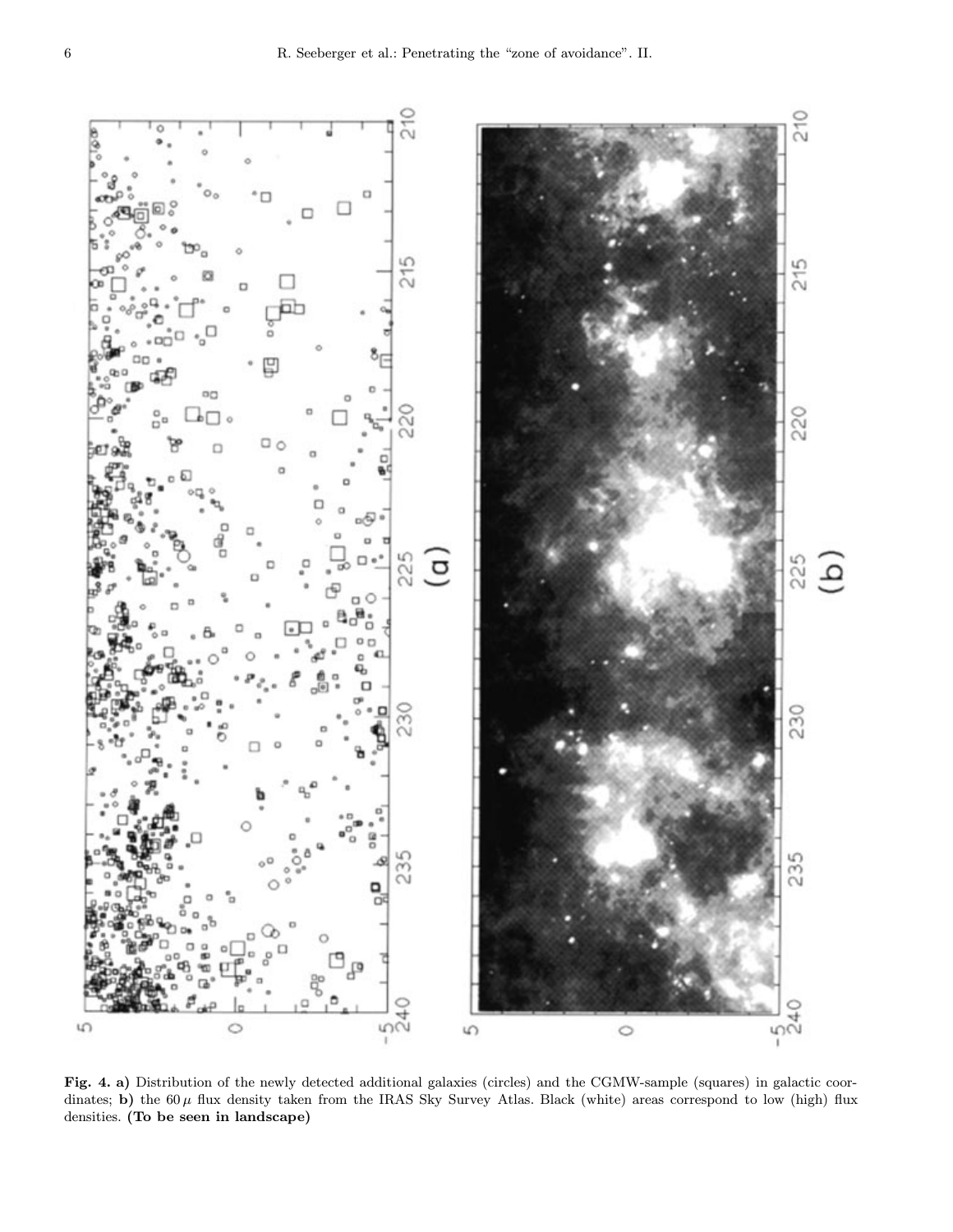To study the distribution of galaxies in this region we again use Fig. 2. Two marked overdensities of galaxies can be found (d, e). Yamada  $&$  Saitō (1993) claimed to have found three new galaxy clusters, which are located in this region. The overdensity (d) coincides with the galaxy clusters B and C of Yamada & Saitō (1993). Their cluster A can also be seen in Fig. 2 (marked with c), but according to this figure one might expect that it is rather caused by low extinction. The concentration named (d) in Fig. 2 appears to belong to the clusters of galaxies around  $\ell \approx 240^{\circ}$ ,  $b \approx +4^{\circ}$  found by Saitō et al. (1991).

## 5. Completeness check

There is no way to obtain a magnitude-limited sample of galaxies near the galactic plane due to the patchiness of galactic extinction. The only achievable completeness refers to a certain diameter limit. Figure 5 shows the diameter distribution of the additional galaxies. Very few could be found with diameters  $> 0.4$ . This confirms that the CGMW is almost complete for diameters  $> 0.4$ .

A few Palomar prints have been inspected twice independently for completeness check purposes. Up to about  $20\%$  of the small diameter galaxies ( $\leq 0.3$ ) have been missed.



Fig. 5. Number of the galaxies additionally found in the region  $210^{\circ} \leq \ell \leq 240^{\circ}$  as a function of their diameters

#### 5.1. Size distribution function

A slope of −3 in the size distribution function indicates a complete size limited sample down to a certain diameter limit where the number of galaxies drops below the theoretical line (assumption of homogeneously distributed galaxies with a typical mean physical diameter).

Figures 6 and 7a, b show that both surveys are complete for diameters larger than 0. 0 4. In both surveys about 50 % of the 0. 0 2 sized galaxies could be found. Only 10%



**Fig. 6.** Size distribution function for our survey:  $180^\circ \le \ell \le$  $210°$ . N is the number of galaxies with diameters larger than the values given at the abscissa



Fig. 7. Size distribution function in three longitude bins: a) our survey, b) survey of Saitō et al. (1990). Circles:  $210° \le \ell \le 220°$ , triangles:  $220° \le \ell \le 230°$ , squares:  $210^{\circ} \leq \ell \leq 230^{\circ}$ . N is the number of galaxies with diameters larger than the values given at the abscissa

of the expected number of galaxies were found with diameters of 0. 0 1. Extinction effects cannot be responsible for the severe incompleteness at small diameters. The diameter reduction of the galaxies by extinction causes a parallel shift of the theoretical line towards smaller galaxy counts.

The diameter distribution of the galaxies in the region  $180^\circ \leq \ell \leq 210^\circ$  is very similar to Fig. 5. The majority  $(91\%)$  has diameters  $\leq 0.4$ . The maximum number appears at a diameter of 0.15. Tiny galaxies (diameter 0.1 corresponding to 0.1 mm on the POSS) are often difficult to distinguish from stars. Therefore we rejected many of the 0. 0 1 candidates which led to a maximum number at  $0.15.$ 

A certain fraction of the search field is covered by stellar images. This reduces the detection rate for smalldiameter galaxies. To estimate the area covered by stars we used a frame grabber and digitized several small fields  $(\approx 30 \text{ arcmin}^2)$  evenly distributed between  $0^{\circ} \leq b \leq 5^{\circ}$ .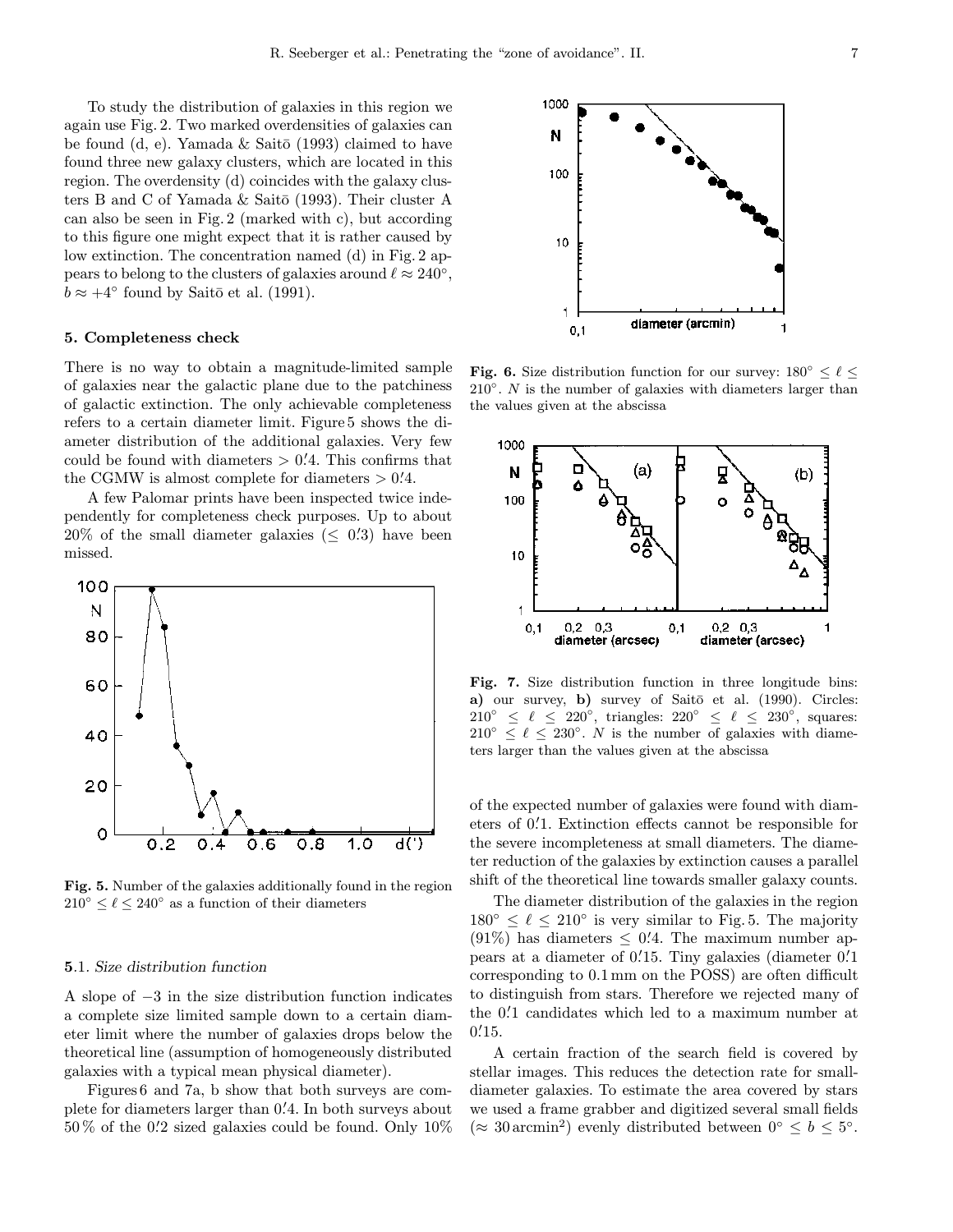This area (including stellar halos) amounts to 15−25%. We took into account the effect that a galaxy partly distorted by a stellar image will enlarge this area by a factor of two. Almost all missing 0. 0 2−diameter galaxies are explainable this way. Nevertheless, almost 50% of the 0. 0 1−diameter galaxies are still missing, but 0. 0 1 is our detectability limit for galaxies. Note that we had been very cautious in considering an object as a galaxy in order to keep the catalogue free of plate errors and other sources.

### 5.2. CGMW and ZOAG catalogues

About 200 square degrees of the ZOA ( $210^{\circ} \le \ell \le 230^{\circ}$ ,  $-5^\circ \leq b \leq +5^\circ$  have been surveyed twice on different plate materials by different authors: Saitō et al. (1990) on film copies of the UK Schmidt Southern Infrared Atlas (UKSSI, Hartley & Dawe 1981) and our group (this paper) on POSS I-E prints. We will compare the results.

There are 154 galaxies that were detected in both surveys. Another 249 galaxies were found on POSS I (ZOAGsurvey) and 377 additional galaxies on UKSSI (CGMWsurvey). The distribution is very similar in both surveys with respect to galactic latitude (see Fig. 4a). But as can be seen in Fig. 7 it differs significantly with respect to galactic longitude. Whereas the galaxy density slightly decreases with increasing longitude in the ZOAGsurvey, the vast majority of the galaxies was found between  $220^{\circ} \leq \ell \leq 230^{\circ}$  in the CGMW-survey. By considering only larger diameter galaxies (e.g.  $\geq 0.4$ , a diameter limit for which both surveys claim to be nearly complete) the general galaxy density pattern remains conserved in the ZOAG-survey, but the extreme galaxy overdensity at larger  $\ell$  disappears in the CGMW-survey.

Measurements of the interstellar extinction in this region are at variance: Neckel & Klare (1980) found an increase in  $A_V$  from  $\ell = 230^\circ$  ( $\lessapprox 1$  mag) to  $\ell = 210^\circ$  ( $\lessapprox 2$ ) mag). On the other hand, contour maps of H I 21-cm line intensities (Bloemen 1983; Saitō et al. 1990) show the contours to be parallel to b in the regarded longitude range.

We have searched at the position of the 377 additional galaxies found in the CGMW-survey for corresponding objects on the POSS I. About 10% could be identified as galaxies there. In the other cases neither a galaxy was found nor was a nebulous object unambiguously visible.

There is a tendency that the POSS I-plates near  $\ell$  = 210◦ were taken under better seeing conditions compared to those at  $\ell = 230°$  (1'' – 2'' and 3'' – 4'', respectively; see Table 1). Another explanation why galaxies near the limit of visibility can be better recognized in the CGMWcompared to the ZOAG-survey, is the difference in airmass at which the plates were taken. For example, faint stars occupy a larger area with increasing airmass. These stars are practically indiscernible from small-diameter galaxies.

## 6. The best suited plate material

For the southernmost part of our survey both ESO/SERC, UK Infrared and POSS plates are available; we compared their suitability for galaxy searches and provide a recipe for future optical surveys of this type.

We surveyed the area of the southern field no. 560 centered at  $\ell \approx 237^\circ, b \approx +2^\circ$  on POSS I-E, UK Schmidt Southern Infrared Atlas (UKSSI, Hartley & Dawe 1981), and SERC J prints or film copies. 588 galaxy candidates were detected on SERC J, 352 galaxies on UKSSI, and 94 on POSS I-E.

As to the lowest number, one should however, take into account that the POSS plate for this region was taken at an airmass of 1.7, leading to an a priori distinct decrease in image quality. The fact that the number of galaxies on the UKSSI copy is distinctly lower than that on the (blue) SERC J copy is, however, not at all obvious.

Cameron (1990) has pointed out that there is a significant reduction of the diameter at extinctions larger than about one magnitude; e.g. a spiral galaxy quickly "looses" its outer regions and the bulge is left over. This finding eases our argumentation, since bulges of spiral galaxies and elliptical galaxies have very similar and rather well defined intrinsic colours,  $(B - V)_0 = +0.9 \pm 0.1$  and  $(U - B)_0 = +0.45 \pm 0.15$  (de Vaucouleurs 1976). In the following, we give the major sky surveys together with their approximate effective wavelengths  $(A)$  and limiting (stellar) magnitudes.

POSS I-O(4100, 21.1); POSS II-B(4800, 22.5); SERC J(4800, 22.5); POSS I-E(6500, 20.0); POSS II-R(6500, 20.8); ESO R(6500, 21.5); UKSSI(7900, 19.0); POSS II-IR(8500, 19.5). The red-sensitive surveys and the POSS II-IR correspond to the Cousins system.

For E and S0 galaxies the extensive  $VRI$  aperture photometry in the Cousins system was reviewed by Buta (1995), leading to  $(V - R)_0 \approx +0.55$  and  $(V-I)_0 \approx +1.20$  (his Fig. 3). With these data and the above given de Vaucouleurs (1976) colours, we calculated intrinsic colours  $(V - X)_0$  and absolute magnitudes for the various sky survey passbands, assuming an absolute visual magnitude of  $M_V = -21.7$ , i.e. slightly brighter than M 31, as an object we followed through several stages of visual obscuration using the average interstellar extinction curve of Savage & Mathis (1979).

We assumed (from our practical experience) that a galaxy can easily be recognized on these Schmidt surveys if it is about 2 to 3 magnitudes below the stellar limiting magnitude. As a reference value we used a fixed apparent magnitude of  $B = J = 20.0$  mag, i.e. 2.5 mag below the limiting magnitude of the POSS II-B or SERC J survey for each value of  $A_V$ , corresponding to a galaxy with  $M_V =$  $-21.7$  at 100 Mpc and  $A_V = 5^{\rm m}$ .

Briefly, the larger the difference between the respective (stellar) limiting magnitude of a specific survey and the apparent magnitude, the more galaxies should be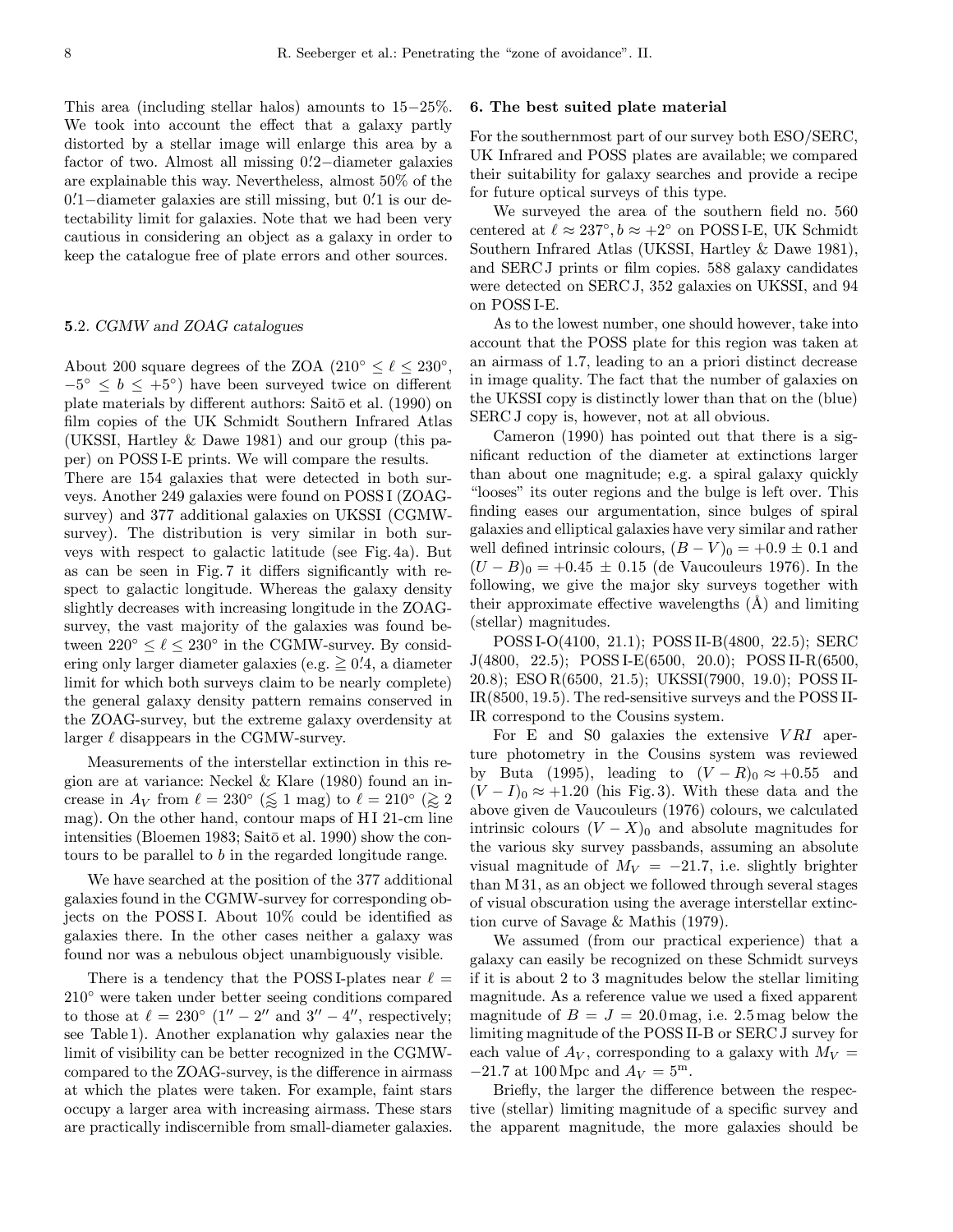detectable, with 2.5 mag as minimum for the ability to recognize them as a galaxy.



Fig. 8. Stellar limiting magnitude minus apparent magnitude for a galaxy with  $M_V = -21.7$  and  $B = J = 20$  (fixed for each value of  $A_V$ ) versus  $A_V$  for the various surveys. We assume that we deal with ellipticals, S0 galaxies, and the bulges of spirals

In Fig. 8 we give an overview on our results; they can be taken as a recipe for future optical surveys for galaxies except for spiral galaxies with  $A_V \lessapprox 1^{\text{m}} - 2^{\text{m}}$ , since at these low obscurations galaxy images retain their spiral arms. In addition it should be taken into account that galaxies obscured with  $A_V \gtrsim 6^{\rm m} - 7^{\rm m}$  will probably not be detectable: even the intrinsically bright nearby galaxy Maffei 2, visible on POSS I-E as an inconspicuous small smudge, suffers from  $A_V \approx 6^{\text{m}}$ , but is the most heavily obscured object in Table 2 of Paper I.

Figure 8 clearly shows that for the southern sky the use of ESO R is the best choice and is, under all circumstances, preferable to UKSSI. On the northern sky, for very small obscurations, POSS II-B might be best, but usually POSS II-R and POSS II-IR should be used instead.

The galaxy detections in field 560 on SERC J (588 candidates), UKSSI (352), and the POSS I-E prints (94) can thus be understood as follows: the comparatively small number of galaxy candidates on POSS I-E is due to the unfavourable limiting magnitude, the high air mass, and the coarse grain emulsion. The higher number of candidates on the blue  $J$  film copy compared to the IR copy, however, points to a total visual extinction of  $\approx 2^{\rm m}$  or less as can be deduced from Fig. 8. At these low obscurations most of the spirals retain their spiral arms and are thus easier recognizable also at very faint apparent magnitudes leading to an additional increase in the number of galaxy candidates on the J copy. A final support for our interpretation of a low obscuration in field 560 can be found in the  $A_V(r)$ -diagrams of Neckel & Klare (1980): their areas 86 and 87, at  $(\ell, b) = (236/0)$  and  $(238/0)$ , respectively, although centered in the galactic plane, show only  $\approx 1^{\text{m}}$ up to about 5 kpc distance.

Acknowledgements. This work has been supported by the "Fonds zur Förderung der wissenschaftlichen Forschung", projekt No. P8325–PHY and partly by the "Jubiläumsfonds der österreichischen Nationalbank", project No. 4713. We want to thank G. Lercher, W. Benger, Ch. Kienel, and M. Schgraffer for various support. We also thank the referee, Dr. G. Paturel, for his valuable comments.

## References

- Bloemen J.B.G.M., 1983, Survey of the Southern Galaxy Astrophys. Space Sci. Library, Vol. 105. In: Burton W.B. and Israel F.P. (eds.). D. Reidel Publ. Comp., Dordrecht, p. 307
- Bloemen J.B.G.M., Deul E.R., Thaddeus P., 1990, A&A 233, 437
- Boulanger F., Perault M., 1988, ApJ 330, 964
- Burton W.B., Hartmann D., 1994, in: Balkowski C., Kraan-Korteweg R.C. (eds.) ASP Conf. Ser. 67, 31
- Buta R., 1995, Astrophys. Lett. Comm. 31, 109
- Cameron L.M., 1990, A&A 233, 16
- de Vaucouleurs G., 1976, Le Monde des Galaxies. In: Hayli A. (ed.), Observatoire de Besancon
- Dewhirst D.W., 1963, Radio Astronomy Today, Manchester. Manchester University Press
- Hartley M., Dawe J.A., 1981, Proc. Astron. Soc. Aust. 4, 251
- Helou G., 1986, ApJ 311, L33
- Henning P.A., 1992, ApJS 78, 365
- Hoessel J.G., Elias J.H., Wade R.A., Huchra J.P., 1979, PASP 91, 41
- Lercher G., Weinberger R., 1995 (in preparation)
- Kerr F.J., Henning P.A., 1987, ApJ 320, L99
- Lu N.Y., Dow M.W., Houck J.R., Salpeter E.E., 1990, ApJ 357, 388
- Lynds B.T., 1968, Stars and Stellar Systems VII, 119
- Maddox S.J., Sutherland W.J., Efstathiou G., Loveday J., 1990, MNRAS 243, 692
- Neckel Th., Klare G., 1980, A&AS 42, 251
- Rowan-Robinson M., Lawrence A., Saunders W., et al., 1990, MNRAS 247, 1
- Saitō M., Ohtani H., Asomuna A., et al., 1990, PASJ 42, 603
- Saitō M., Ohtani H., Baba A., et al., 1991, PASJ 43, 449
- Savage B.D., Mathis J.S., 1979, ARA&A 17, 73
- Seeberger R., Huchtmeier W.K., Weinberger R., 1994, A&A 286, 17
- Seeberger R., 1994, doctoral thesis, University of Innsbruck
- Seeberger R., 1995, PASP 107, 1
- Strauss M.A., Davis M., Yahil A., Huchra J.P., 1992, ApJ 385, 421
- Takata T., Yamada T., Saitō M., Chamaraux P., Kazés I., 1994, A&AS 104, 529
- Wakamatsu K., Hasegawa T., Karoji H., et al., 1994, in: Balkowski C., Kraan-Korteweg R.C. (eds.), ASP Conf. Ser., 67, 131
- Weinberger R., 1980, A&AS 40, 123
- Weinberger R., Saurer W., Seeberger R., 1995, A&AS 110, 269
- Wheelock S., Gautier T.N., Chillemi J., et al., 1991, IRAS Sky Survey Atlas Explanatory Supplement
- Yamada T., Takata T., Djamaluddin T., et al., 1993, ApJS 89, 35
- Yamada T., Saitō M., 1993, PASJ 45, 25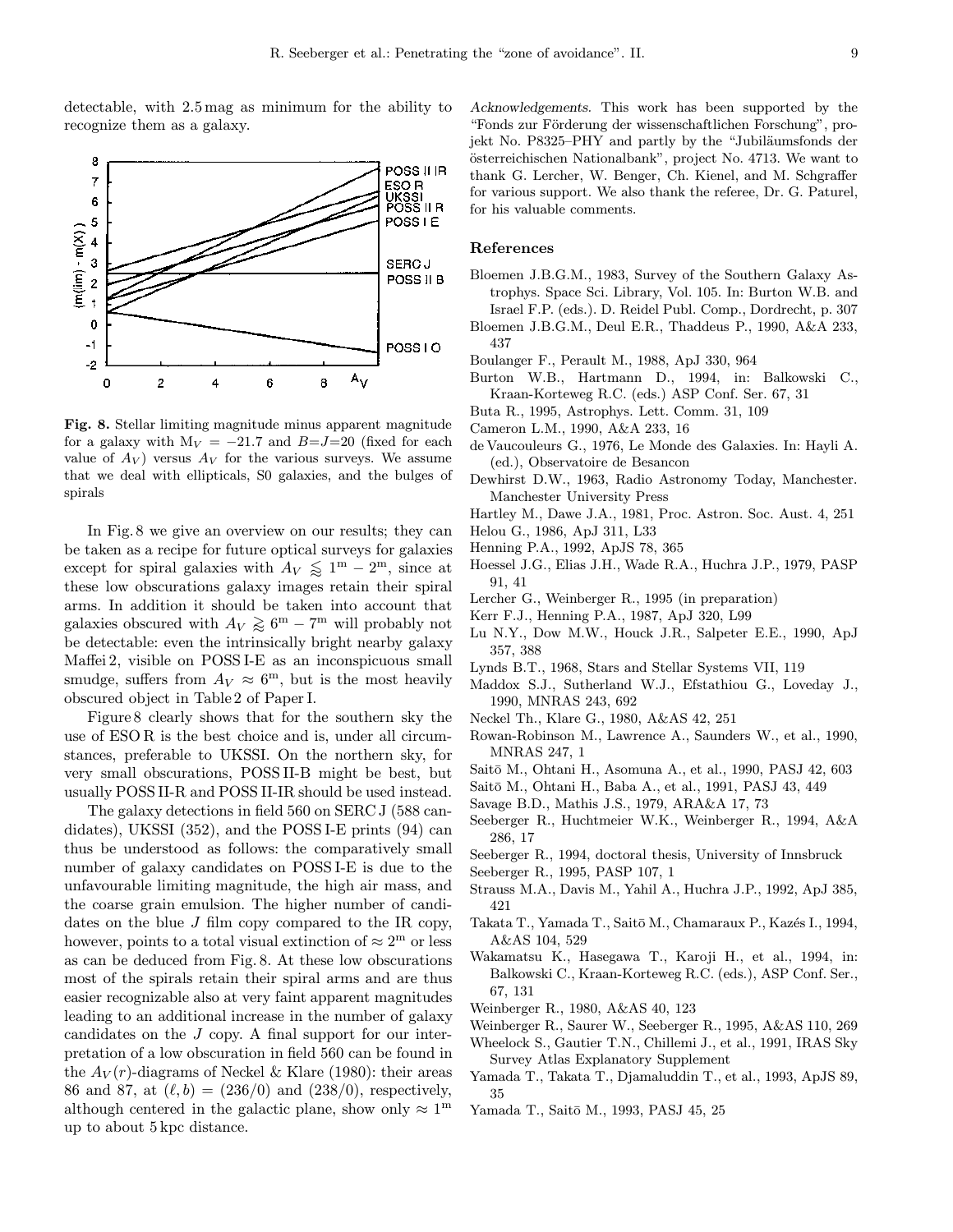| ZOAG G                               | $\alpha(1950)$                 | $\delta(1950)$           | $\alpha(2000)$       | $\delta(2000)$            | print        | $x \, \text{mm}$ | $y$ (mm)       | $\oslash$ E  | $\mathcal{D}_c$ E | $\oslash$ O  | $\mathcal{D}_c$ O | $\boldsymbol{t}$ | cross id.           |
|--------------------------------------|--------------------------------|--------------------------|----------------------|---------------------------|--------------|------------------|----------------|--------------|-------------------|--------------|-------------------|------------------|---------------------|
| $180.03 - 2.15$ :                    | 05 34 14                       | $+2744.7$                | 05 37 23             | $+2746.5$                 | 1459         | 291.0            | 54.7           | 0.25         |                   | 0.15         |                   |                  | IRAS 05342+2744     |
| $180.08 + 3.23$                      | 05 55 23                       | $+3030.5$                | 05 58 36             | $+3030.7$                 | 1459         | 43.9             | 202.3          | 0.25         |                   | 0.20         |                   |                  |                     |
| $180.17 + 1.27$                      | 05 47 50                       | $+2925.9$                | 05 51 01             | $+2926.7$                 | 1459         | 130.6            | 143.5          | 0.35         |                   | 0.20         |                   |                  | IRAS $05478+2926^a$ |
| $180.19 + 1.03$                      | 05 46 55                       | $+29$ 17.5               | 05 50 06             | $+29$ 18.3                | 1459         | 141.3            | 136.0          | 0.15         |                   | 0.05         |                   |                  |                     |
| $180.19 + 3.72$                      | 05 57 37                       | $+3039.5$                | 06 00 50             | $+3039.6$                 | 1459         | 18.2             | 211.0          | 0.20         |                   | 0.25         | 0.10              |                  |                     |
| $180.20 + 3.66$<br>$180.22 + 3.46$   | 05 57 25<br>05 56 38           | $+3037.1$<br>$+3030.0$   | 06 00 38<br>05 59 51 | $+3037.2$<br>$+3030.1$    | 1459<br>1459 | 20.5<br>29.5     | 208.7<br>202.2 | 0.20<br>0.40 | 0.10              | 0.15<br>0.20 | 0.05              |                  | IRAS 05574+3037     |
| $180.24 + 0.68$                      | 05 45 41                       | $+2904.3$                | 05 48 52             | $+2905.2$                 | 1459         | 155.6            | 124.3          | 0.20         | 0.10              |              |                   |                  |                     |
| $180.27 + 1.36$                      | 05 48 24                       | $+2923.9$                | 05 51 35             | $+2924.6$                 | 1459         | 123.9            | 141.8          | 0.30         | 0.10              | 0.30         |                   |                  |                     |
| $180.35 + 1.19$                      | 05 47 54                       | $+2914.2$                | 05 51 05             | $+29$ 15.0                | 1459         | 129.6            | 133.1          | 0.20         |                   | 0.05         |                   |                  |                     |
|                                      |                                |                          |                      |                           |              |                  |                |              |                   |              |                   |                  |                     |
| $180.35 + 4.54$<br>$180.38 + 4.47$   | 06 01 18<br>06 01 04           | $+305.2$                 | 06 04 32             | $+305.0$                  | 411          | 270.2            | 225.1          | 0.40         | 0.15              | 0.10         |                   |                  |                     |
| $180.42 + 3.31$                      | 05 56 31                       | $+3051.9$<br>$+30$ 15.6  | 06 04 18<br>05 59 44 | $+30\;51.7$<br>$+30$ 15.7 | 411<br>1459  | 273.0<br>30.5    | 222.1<br>189.3 | 0.20<br>0.15 | 0.05              | 0.10<br>0.10 |                   |                  |                     |
| $180.48 - 0.96$                      | 05 39 53                       | $+2800.2$                | 05 43 02             | $+2801.5$                 | 1459         | 224.0            | 67.5           | 0.30         |                   | 0.10         |                   |                  | <b>WEIN 149</b>     |
| $180.50 + 3.09$ :                    | 05 55 48                       | $+3004.7$                | 05 59 00             | $+3004.9$                 | 411          | 334.8            | 181.6          | 0.25         |                   | 0.25         |                   |                  |                     |
| $180.50 + 3.32$                      | 05 56 43                       | $+30$ 11.7               | 05 59 56             | $+30$ 11.8                | 1459         | 28.0             | 185.9          | 0.30         |                   | 0.40         |                   |                  |                     |
| $180.51 + 2.82$                      | 05 54 46                       | $+2956.2$                | 05 57 58             | $+2956.5$                 | 1459         | 50.4             | 171.6          | 0.15         |                   | 0.10         |                   |                  |                     |
| $180.53 - 3.78$                      | 05 29 18                       | $+2626.4$                | 05 32 25             | $+2628.5$                 | 454          | 34.7             | 298.9          | 0.15         |                   | 0.10         |                   |                  |                     |
| $180.58 + 3.65$<br>$180.59 + 3.51$   | 05 58 15<br>05 57 42           | $+30$ 16.8<br>$+30$ 12.5 | 06 01 28<br>06 00 55 | $+30$ 16.8<br>$+30$ 12.6  | 411<br>411   | 306.2<br>312.6   | 191.6<br>188.0 | 0.20<br>0.15 | 0.05              | 0.15         |                   |                  |                     |
|                                      |                                |                          |                      |                           |              |                  |                |              |                   |              |                   |                  |                     |
| $180.66 + 2.73$ :                    | 05 54 45                       | $+2945.7$                | 05 57 57             | $+2946.0$                 | 1459         | 50.4             | 162.2          | 0.25         |                   | 0.20         |                   |                  |                     |
| $180.70 + 3.29$                      | 05 57 04                       | $+3000.3$                | 06 00 16             | $+3000.4$                 | 411          | 320.2            | 177.2          | 0.60         | 0.20              | 0.20         |                   |                  |                     |
| $180.71 + 4.51$                      | 06 02 01                       | $+3035.6$                | 06 05 14             | $+3035.3$                 | 411          | 262.4            | 207.5          | 0.10         |                   |              |                   |                  |                     |
| $180.73 - 2.52$                      | 05 34 34                       | $+26$ 57.4               | 05 37 42             | $+2659.1$                 | 1459         | 288.0            | 12.5           | 0.15         |                   | 0.15         |                   |                  | IRAS 05345+2657     |
| $180.77 + 3.54$<br>$180.80 + 3.38$   | 05 58 15<br>05 57 40           | $+3003.9$<br>$+2957.6$   | 06 01 27<br>06 00 52 | $+3003.9$<br>$+295.7$     | 1459         | 10.0<br>313.3    | 179.5<br>174.7 | 0.10         |                   | 0.10<br>0.20 |                   |                  | IRAS 05582+3004     |
| $180.82 + 3.34$                      | 05 57 32                       | $+295.3$                 | 06 00 44             | $+295.4$                  | 411<br>411   | 314.8            | 172.7          | 0.50<br>0.20 |                   | 0.15         |                   |                  |                     |
| $180.83 + 3.99$                      | 06 00 11                       | $+30$ 14.3               | 06 03 24             | $+30$ 14.2                | 411          | 283.9            | 188.9          | 0.50         |                   | 0.50         |                   |                  | IRAS 06001+3014     |
| $180.84 + 3.44$                      | 05 58 00                       | $+2957.4$                | 06 01 12             | $+2957.4$                 | 1459         | 12.9             | 173.6          | 0.20         |                   | 0.15         |                   |                  |                     |
| $180.86 + 4.73$                      | 06 03 16                       | $+3034.3$                | 06 06 29             | $+3033.9$                 | 411          | 248.0            | 206.1          | 0.15         |                   | 0.10         |                   |                  |                     |
| $180.90 + 3.67$                      |                                |                          |                      |                           |              |                  |                |              |                   |              |                   |                  |                     |
| $180.90 + 3.75$ :                    | 05 59 03<br>05 59 21           | $+3001.4$<br>$+3003.3$   | 06 02 15<br>06 02 33 | $+3001.4$<br>$+3003.2$    | 411<br>411   | 297.1<br>293.6   | 177.7<br>179.3 | 0.20<br>0.20 |                   | 0.10<br>0.10 |                   |                  |                     |
| $180.92 + 3.36$ :                    | 05 57 50                       | $+2950.7$                | 06 01 02             | $+2950.7$                 | 411          | 311.4            | 168.5          | 0.20         |                   | 0.05         |                   |                  |                     |
| $180.94 + 2.42$                      | 05 54 11                       | $+2921.5$                | 05 57 22             | $+2921.8$                 | 1459         | 56.5             | 140.5          | 0.25         |                   | 0.20         |                   |                  |                     |
| $180.95 + 2.16$                      | 05 53 09                       | $+29$ 13.0               | 05 56 20             | $+29$ 13.4                | 1459         | 68.3             | 132.7          | 0.25         | 0.05              | 0.15         |                   |                  |                     |
| $180.96 + 3.60$                      | 05 58 54                       | $+2956.0$                | 06 02 06             | $+2956.0$                 | 411          | 299.0            | 172.9          | 0.35         |                   | 0.30         |                   | S?               |                     |
| $180.97 + 1.07$<br>$180.97 + 2.87$ : | 05 48 55<br>05 56 02           | $+2838.4$<br>$+2933.8$   | 05 52 05<br>05 59 14 | $+2839.1$<br>$+2934.0$    | 1459<br>1459 | 117.5<br>35.2    | 101.3<br>152.0 | 0.10<br>0.10 |                   | 0.15<br>0.20 |                   |                  |                     |
| $180.98 + 2.88$                      | 05 56 04                       | $+2933.2$                | 05 59 16             | $+2933.4$                 | 1459         | 34.8             | 151.4          | 0.15         |                   | 0.15         | 0.05              |                  |                     |
| $181.02 + 3.71$                      | 05 59 29                       | $+2956.1$                | 06 02 41             | $+2956.0$                 | 411          | 292.3            | 172.8          | 0.20         |                   | 0.10         |                   |                  |                     |
|                                      |                                |                          |                      |                           |              |                  |                |              |                   |              |                   |                  |                     |
| $181.03 + 3.22$                      | 05 57 35                       | $+2940.8$                | 06 00 47             | $+2940.9$                 | 411          | 314.7            | 159.8          | 0.50         | 0.10              | 0.20         |                   |                  |                     |
| $181.09 + 3.29$                      | 05 57 57                       | $+2939.8$<br>$+2947.3$   | 06 01 09             | $+293.8$                  | 411          | 310.4            | 158.8          | 0.30         |                   | 0.15         |                   | S?               |                     |
| $181.09 + 3.54$<br>$181.12 + 3.52$   | 05 58 58<br>05 58 58           | $+2945.3$                | 06 02 10<br>06 02 10 | $+29$ 47.3<br>$+2945.3$   | 411<br>411   | 298.5<br>298.4   | 165.2<br>163.4 | 0.40<br>0.35 | 0.10<br>0.20      | 0.40<br>0.15 |                   |                  |                     |
| $181.17 + 0.88$                      | 05 48 38                       | $+2822.2$                | 05 51 48             | $+2822.9$                 | 1459         | 120.8            | 86.9           | 0.10         |                   | 0.10         |                   |                  | <b>WEIN 151</b>     |
| $181.21 + 3.44$ :                    | 05 58 50                       | $+2938.3$                | 06 02 02             | $+2938.3$                 | 411          | 300.1            | 157.2          | 0.10         |                   | 0.10         |                   |                  |                     |
| $181.22 + 3.49$                      | 05 59 03                       | $+293.9.1$               | 06 02 15             | $+293.1$                  | 411          | 297.5            | 157.9          | 0.30         | 0.15              | 0.10         |                   |                  |                     |
| $181.23 + 3.55$                      | 05 59 18                       | $+2940.4$                | 06 02 30             | $+2940.3$                 | 411          | 294.6            | 158.9          | 0.20         |                   | 0.10         |                   |                  |                     |
| $181.25 + 4.55$                      | 06 03 25                       | $+3008.7$                | 06 06 38             | $+3008.3$                 | 411          | 246.6            | 183.3          | 0.10         |                   | 0.05         |                   |                  |                     |
| $181.26 + 3.60$                      | $05\;59\;36\quad \, +29\;40.5$ |                          | 06 02 48             | $+2940.4$                 | 411          | 291.1            | 158.9          | 0.25         |                   | 0.15         |                   |                  |                     |
| $181.26 + 3.64$                      | 05 59 46                       | $+2941.5$                | 06 02 58             | $+2941.4$                 | 411          | 289.2            | 159.8          | 0.15         | 0.05              | 0.10         |                   |                  |                     |
| $181.27 + 4.04$ :                    | 06 01 23                       | $+2953.0$                | 06 04 35             | $+2952.8$                 | 411          | 270.3            | 169.7          | 0.20         |                   |              |                   |                  |                     |
| $181.30 + 3.77$                      | 06 00 21                       | $+2943.1$                | 06 03 33             | $+2943.0$                 | 411          | 282.4            | 161.1          | 0.15         |                   | 0.05         |                   |                  |                     |
| $181.31 + 0.94$                      | 05 49 12                       | $+28$ 17.4               | 05 52 22             | $+28$ 18.1                | 1459         | 114.0            | 82.6           | 0.15         |                   | 0.10         |                   |                  |                     |
| $181.31 + 2.70$ :                    | 05 56 07                       | $+2910.8$                | 05 59 18             | $+29$ 11.0                | 1459         | 33.6             | 131.5          | 0.15         |                   | 0.10         |                   |                  |                     |
| $181.32 + 1.76$<br>$181.32 + 3.68$   | 05 52 25<br>06 00 01           | $+2841.7$<br>$+2939.5$   | 05 55 35<br>06 03 13 | $+2842.1$<br>$+293.9.4$   | 1459<br>411  | 76.5<br>286.3    | 104.9<br>158.0 | 0.50<br>0.15 | 0.10              | 0.45<br>0.10 | 0.05              | S                | IRAS $05524+2841^b$ |
| $181.32 + 3.76$                      | 06 00 23                       | $+2941.9$                | 06 03 35             | $+29$ 41.8                | 411          | 282.0            | 160.0          | 0.20         |                   | 0.15         |                   |                  |                     |
| $181.34 + 1.12$                      | 05 49 59                       | $+2820.9$                | 05 53 09             | $+2821.5$                 | 1459         | 104.9            | 85.8           | 0.20         |                   | 0.20         |                   |                  |                     |
| $181.34 + 3.82$                      | 06 00 41                       | $+29$ 42.5               | 06 03 53             | $+29$ 42.3                | 411          | 278.6            | 160.5          | 0.15         |                   | 0.10         |                   |                  |                     |

Table 2. Optically detected galaxies in the region  $180^\circ \leq \ell \leq 210^\circ$ ,  $b = \pm 5^\circ$ . (Only available in electronic form at the CDS)

 $a = WEIN 148$  $\rm b = \rm W EIN$ 152